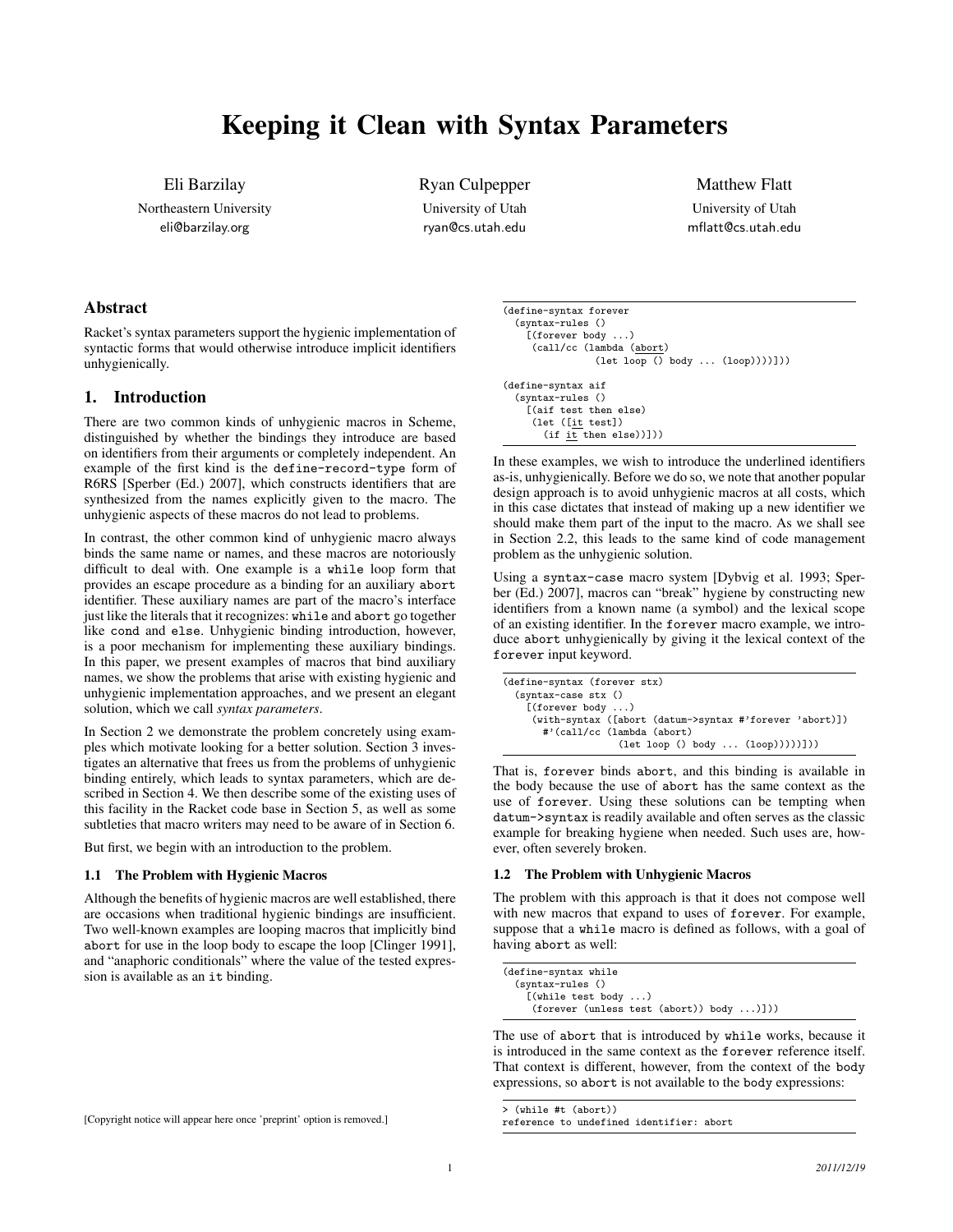The problem is that the while macro definition is itself hygienic, and therefore the implicit abort binding from forever is introduced hygienically with respect to while, making abort unavailable to the while macro's own body expressions. In terms of the syntax-case hygiene algorithm [Dybvig et al. 1993], the abort binding occurrence is created based on forever, which has a mark from the expansion of while. The marked abort binding captures the marked abort use that is also introduced by while, but not the unmarked reference to abort in the while macro's body expressions.

We can attempt to fix this mismatch by making while introduce forever itself unhygienically:

| (define-syntax (while stx)                                |  |
|-----------------------------------------------------------|--|
| $(syntax-case stx()$                                      |  |
| $[$ (while test body )                                    |  |
| (with-syntax ([forever (datum->syntax #'while 'forever)]) |  |
| #'(forever (unless test (abort)) body ))]))               |  |
|                                                           |  |

Now while fails in a different way: the abort that appears inside the while macro implementation is unbound, because it does not have the context of the while macro use. Another serious problem with this definition of while is that we have no guarantee that forever is bound where while is used. For example, a module might define while in terms of forever but only export while.

Yet another attempt to fix the problem is to use the lexical context of forms that come from the macro's input:

| (define-syntax (forever stx)                          |
|-------------------------------------------------------|
| $(syntax-case stx()$                                  |
| $[$ (forever body1 body )                             |
| (with-syntax ([abort (datum->syntax #'body1 'abort)]) |
| #'(call/cc (lambda (abort)                            |
| (left loop() body  (loop))))                          |

This solution is too fragile: how do we know which input will come from the end use? What about macros that generate that first expression? But even if we ignore these questions, the main problem is that it still fails in the same way as the previous version.

The core of the problem lies in the fact that we want abort to be available for *both* the while macro code *and* its input code. Given that our macro system is hygienic, these will inevitably be two different scopes, and therefore two abort bindings are needed for the two scopes.<sup>1</sup>

To make things worse, we run into similar problems in macros that abstract over abort, such as an abort-when macro that expands to a use of abort, intended to be used in forever and while loops. Such macros must either be defined within the loop body, or they must carefully construct the reference to abort unhygienically too.

In both cases the lack of hygiene is infectious. If a new macro builds on an unhygienic macro, then the new macro must contain some unhygienic construction of identifiers as well. The resulting "chain of responsibility" hinders the creation and composition of such macros. We therefore need some new mechanism for modular binding of auxiliaries, one that does not hinder composition.

#### 1.3 The Syntax Parameters Solution

An alternative solution is the subject of this paper: Racket's *syntax parameters*. In this solution, the abort and it identifiers of the above macros get actual definitions as syntax parameters which are initially unusable (that is, their initial transformers always raise errors),

```
(require racket/stxparam)
(define-syntax-parameter abort (syntax-rules ()))<br>(define-syntax-parameter it (syntax-rules ()))
(define-syntax-parameter it
```
and then the corresponding macros "adjust" the meaning of these bindings for expansion of code in their body

```
(define-syntax forever
  (syntax-rules ()
    [(forever body ...)
     (call/cc (lambda (abort-k)
                (syntax-parameterize
                    ([abort (syntax-rules () [(_) (abort-k)])])
                  (let loop () body ... (loop)))))]))
(define-syntax aif
 (syntax-rules ()
    [(aif test then else)
     (let ([t test])
       (syntax-parameterize ([it (syntax-id-rules () [_ t])])
         (if t then else))])])
```
In other words, instead of breaking hygiene, we create proper bindings of the auxiliary identifiers, which are then referred to like any other bindings.

Before we describe this mechanism, we first motivate it by attempting to "fix" the unhygienic approach in the next section.

#### 2. Writing Correct Macros

In this section, we show how to write working unhygienic macros, by correctly linking the two contexts that are created by the unhygienic macros in Section 1.2. We then automate the linking process via a helper macro. In the end, we find that even this conveniently automated solution creates a chain of responsibility that interferes with modularity. We then consider the typical hygienic solution, and observe that it ends with even worse variation of the same macro modularity problem.

#### 2.1 Correct Unhygienic Macros

As we have seen, the hygienic macro framework means that we have two different lexical scopes in the while macro: the first is its implementation body, and the second is the scope of the user's body expressions which while consumes. Since we want abort to be bound in both scopes, we need to introduce two different abort identifiers, one for each scope, and somehow link the two identifiers together so they have the same meaning. This is simple to do with a let, leading to a correct macro:

| (define-syntax (while stx)                      |
|-------------------------------------------------|
| $(syntax-case stx()$                            |
| $[$ (while test body )                          |
| (with-syntax (; abort* is accessible as 'abort' |
| [abort* (datum->syntax #'while 'abort)])        |
| #'(forever (let (; link the two bindings        |
| [abort* abort])                                 |
| (unless test (abort))                           |
| $body$ $))$ ])                                  |
|                                                 |

The abort binding that is introduced by forever covers the use of abort in the unless expression. The let-bound abort covers the body expressions. We assume that the body expressions have the same lexical context as the while identifier—or if not, that they also have code linking while's abort to their own, just as this macro links forever's abort to while's.

Using this approach we can layer an additional macro and verify that the result works as expected.

<sup>&</sup>lt;sup>1</sup> Faced with such problems, some people conclude that an unhygienic macro system is superior: in such systems there is essentially a single global lexical scope, and abort becomes a *symbol* that is bound throughout any parts of any code.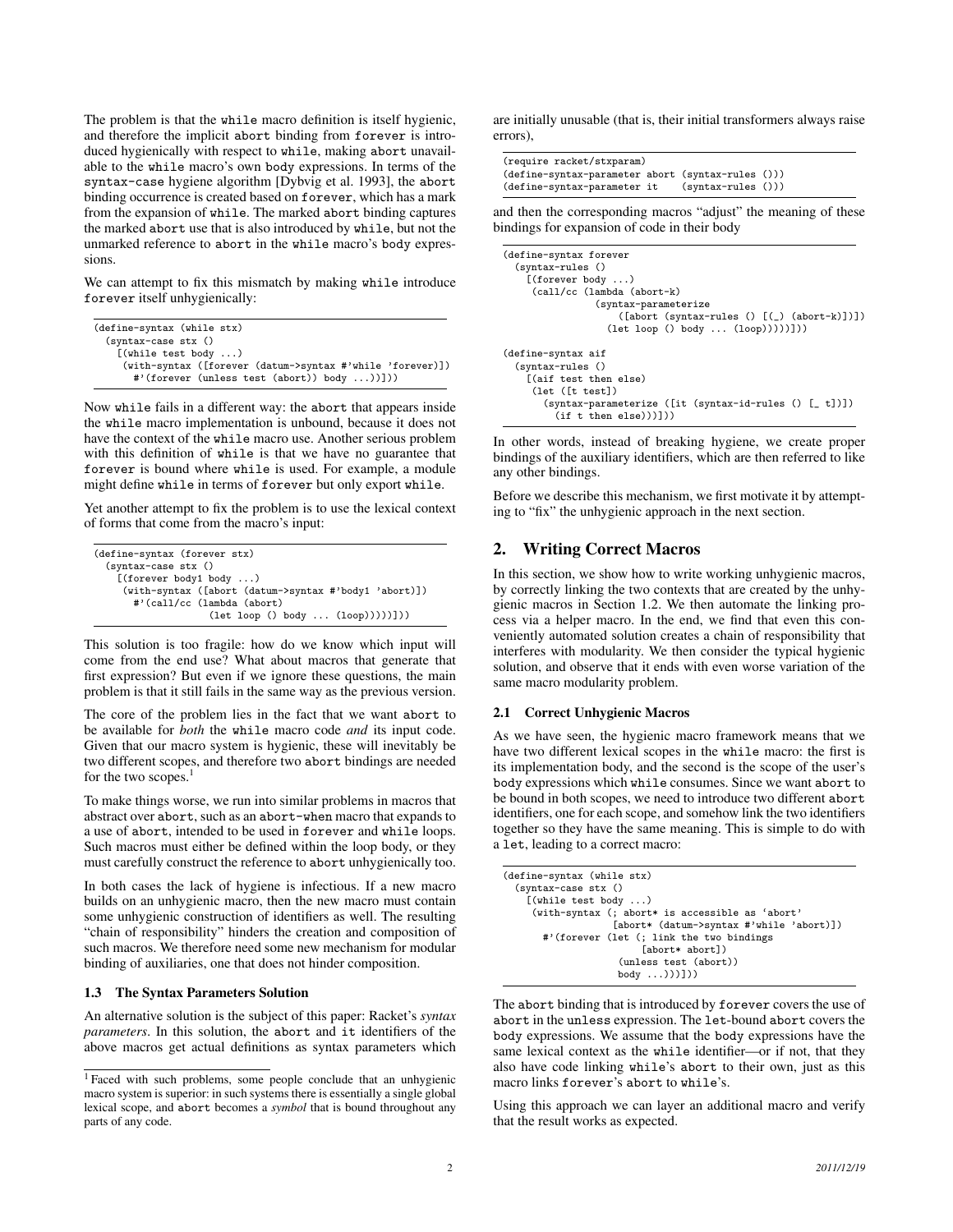| (define-syntax (until stx)                             |  |
|--------------------------------------------------------|--|
| $(syntax-case stx()$                                   |  |
| $[$ (until test body )                                 |  |
| (with-syntax ([abort* (datum->syntax #'until 'abort)]) |  |
| #'(while (not test)                                    |  |
| $(left ([abort* abort]) body ))])$                     |  |

We now have a working solution that is almost mechanical enough to be abstracted over by a higher-level macro. But there are two technical problems that we need to address. First, using let works in this case because abort is a variable binding—but this fails if the unhygienic identifier is bound to a macro.

Fortunately, Racket's macro system provides a solution for this problem: (make-rename-transformer id) creates a special kind of an identifier indirection macro that expands to  $id$  [Flatt and PLT 2010]. In fact, the resulting macro cooperates in additional ways with Racket's macro expander: for example, the identifier that is bound to it is considered free-identifier=? to  $id$ . This facility allows us to perform our linking at the syntactic level. The change is simple; instead of linking with let, we use let-syntax instead:

(let-syntax ([abort\* (make-rename-transformer #'abort)]) ...)

The second problem is harder to deal with: the sketched solution is not mechanical enough. We still need to know *where* to link the two abort identifiers together—we cannot just wrap the whole macro body with the linking let-syntax, since forever's abort binding is yet to be created. The linking code must go *inside* the scope of the unhygienic binding. In the case of while, the linking must be placed inside the forever body.

To address this problem, we define our macro so that the linking point is marked explicitly with an L. We call the macro define-syntax-rules/capture, and L serves as an auxiliary binding for use in it. (Note that L is itself introduced unhygienically.)

Using this define-syntax-rules/capture macro, we can define while as follows, resulting in a macro that has the same behavior as the correct version that was written manually in the above:

```
(define-syntax-rules/capture while (abort) ()
  [(while test body ...)
   (forever (L (unless test (abort)) body ...))])
```
The define-syntax-rules/capture macro consumes a name to be defined, a parenthesized sequence of unhygienic identifiers to propagate through the new definition, and the usual keywords and rewrite rules of syntax-rules. In the result templates, L marks the let-syntax linking points.

The implementation of define-syntax-rules/capture is shown in Figure 1. The definition is a little verbose and has a few subtle points, including the use of another Racket extension, syntax-local-introduce. However, the implementation is irrelevant for the purpose of our discussion—it suffices to know that such a macro *can* be defined, resulting in a way to conveniently define composable macros correctly.

Using define-syntax-rules/capture, we can even avoid writing the code that creates the initial unhygienic abort in the base forever macro: we simply let define-syntax-rules/capture do the required work for us. Our three looping macros are now succinctly defined as follows:

```
DEFINITION 1.
(define-syntax-rules/capture forever (abort) ()
  [(forever body ...)
   (call/cc (lambda (abort)
              (L (let loop () body ... (loop)))))])
(define-syntax-rules/capture while (abort) ()
  [(while test body ...)
   (forever (L (unless test (abort)) body ...))])
(define-syntax-rules/capture until (abort) ()
  [(until test body ...)
   (while (L (not test)) (L body ...))])
```
Note that the first two links in the macro chain use abort, but in the until definition it is not used. It would therefore seem that we could replace that definition with a simpler one that uses syntax-rules:

| (define-syntax until                                              |  |
|-------------------------------------------------------------------|--|
| (syntax-rules ()                                                  |  |
| $[$ (until test body )                                            |  |
| $(\text{while } (\text{not } \text{test}) \text{ body } \dots)])$ |  |

Doing so will, however, prevent "propagating" the abort binding to users of until—eliminating the uses of L drops the wrong abort binding.

Consider the following alternative definition of the three macros, where while is the base-level one, then forever and until are derived from it in sequence.

| DEFINITION 2.                                                                                                                                                                 |
|-------------------------------------------------------------------------------------------------------------------------------------------------------------------------------|
| (define-syntax-rules/capture while (abort) ()<br>$[$ (while test body )<br>(call/cc (lambda (abort)<br>$(L$ (let loop $()$<br>$(\text{when test body} \dots (\text{loop}))))$ |
| (define-syntax-rules/capture forever (abort) ()<br>$[$ (forever body )<br>$(\text{while } #t (L body ))])$                                                                    |
| (define-syntax-rules/capture until (abort) ()<br>$[$ (until test body )<br>(forever (L (unless test (abort))<br>$body$ $))$ ])                                                |

In this implementation, forever does not need the abort binding. If we further assume that it is not intended for public consumption, for example, if it is an internal helper macro for the until definition, then it seems that defining it via syntax-rules *should* work in this case. Such a definition will, again, break until since there must be an explicit link that ties until to the abort that while introduces.

Now that the code is clear of distractions, we can see the infectious nature of these bindings at work: once a macro introduces an identifier unhygienically, any other macro that is derived from it must itself do a similar unhygienic introduction. Any macro that fails to do so is breaking the chain, essentially making the introduced identifier unavailable to it and to any code that uses it. This is analogous to carrying arguments through a chain of function calls: once a function fails to pass on an argument, it is unavailable to other functions down the callee chain.

To conclude, this implementation strategy works, and we can even conveniently automate the plumbing work. However, see that it requires explicit linking, from the first macro that creates the binding, and up to all forms that are derived from it—either directly or indirectly, and whether the derived macros need to use the introduced identifier or not. This requirement is impractical: some macros in the chain might come from libraries that are not under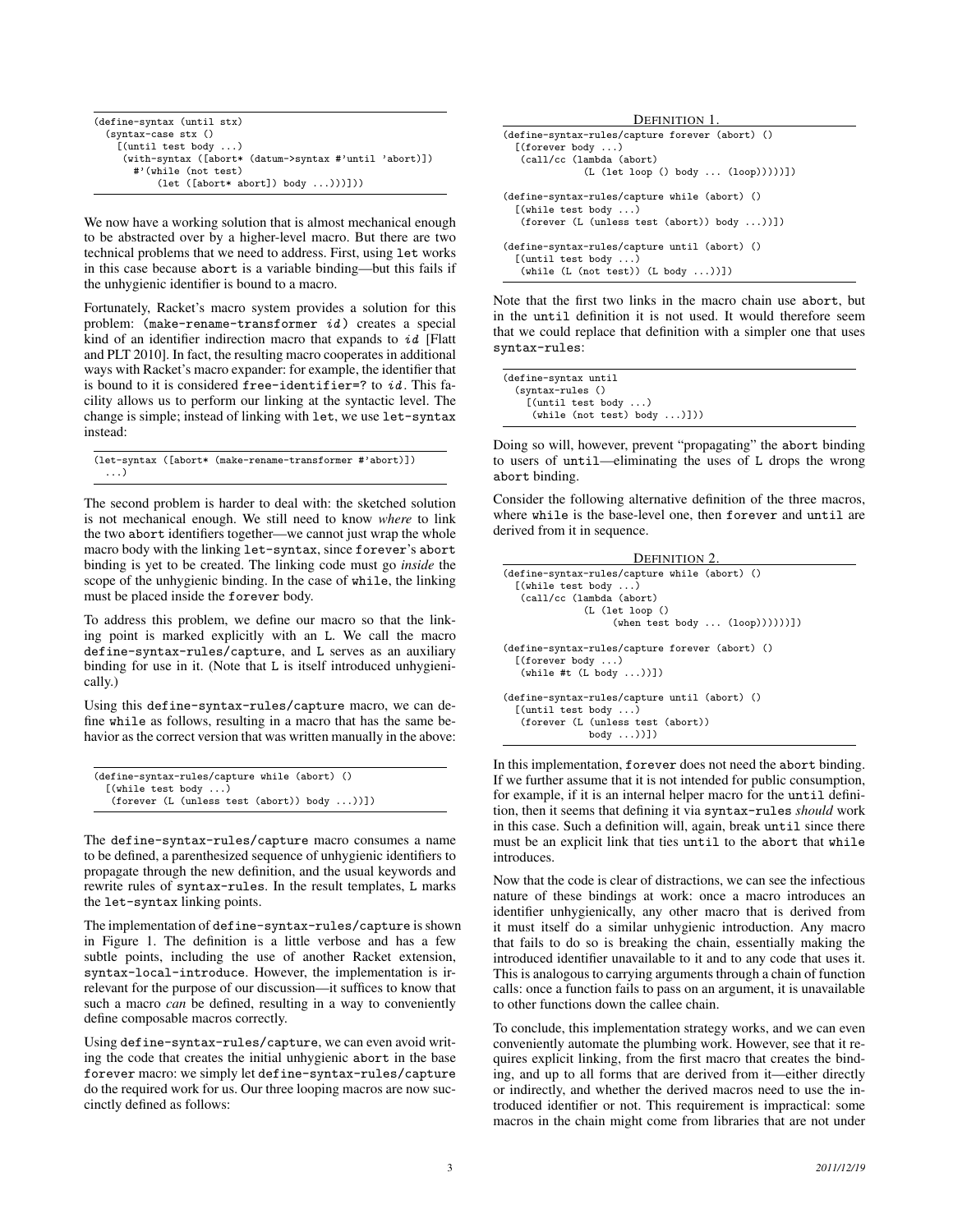```
(define-syntax (define-syntax-rules/capture stx0)
  (syntax-case stx0 ()
    [(def name (capture ...) (keyword ...) [patt templ] ...)
     (with-syntax ([L (datum->syntax #'def 'L)])
       #'(define-syntax (name stx)
           (syntax-case stx (keyword ...)
             [patt (with-syntax ([user-ctx stx])
                      ;; pass the original syntax as a context carrier
                     #'(with-links L user-ctx (capture ...) templ))]
             ...)))]))
(define-syntax with-links
  (syntax-rules ()
    [(with-links L user-ctx (capture ...) template)
     (let-syntax
         ([L (lambda (stx)
               (syntax-case stx ()
                 [(L \in ( \ldots \ldots ) )](with-syntax ([(id (... ...)) (list (datum->syntax #'L 'capture) ...)]
                                 [(id* (... ...)) (list (syntax-local-introduce
                                                          (datum->syntax #'user-ctx 'capture))
                                                          ...)])
                    #'(let-syntax ([id* (make-rename-transformer #'id)]
                                    ( \ldots \ldots )e (... ...)))]))])
       template)]))
```
Figure 1. The definition of define-syntax-rules/capture

our control, and composing macros with different unhygienic keywords makes for additional explicit linking. If we wish to create a language where a fundamental form like if is extended with such a keyword to create an anaphoric conditional, then we would need to link up the introduced it in *any* derived macros. This makes the effort of constructing and maintaining such languages prohibitively expensive.

A similar problem occurs in ordinary programming. Programs that perform I/O operate on an input port and an output port. Their behavior may also depend on a character encoding, a locale, a current directory, and many other variables. Passing these values as function arguments, even grouped together, is burdensome—and in cases where a fundamental feature of the language such as the default I/O ports is concerned, such explicit argument passing makes for a prohibitively expensive effort. Instead, such values are implemented as a kind of dynamically scoped values. Functions can access and update them without enumerating them in their interfaces, and consequently they do not hinder functional composition. We therefore consider that such dynamically scoped values can be applied to our problem at the syntax level—with similar benefits.

#### 2.2 Comparison with the Hygienic Solution

At this point it is worth re-considering the strictly hygienic solution, where instead of making up identifiers unhygienically they are passed as inputs to the macros. This is a popular solution to such problems with unhygienic macros, yet it leads to exactly the same issue with respect to layering macros. Specifically, if we define our forever macro to take in abort as one of its inputs, then the derived while will need to do so as well.

To see this identifier cascading in action we translate the code from Definition 1 into this style. To make it more interesting, we add an anaphoric conditional, aif, into the mix and use it to implement while.

```
(define-syntax forever
  (syntax-rules ()
    [(forever abort body ...)
     (call/cc (lambda (abort)
                (let loop () body ... (loop))))]))
(define-syntax aif
  (syntax-rules ()
    [(aif it test then else)
     (let ([it test]) (if it then else))]))
(define-syntax while
  (syntax-rules ()
    [(while abort it test body ...)
     (forever abort
       (aif it test (begin body ...) (abort)))]))
(define-syntax until
  (syntax-rules ()
    [(until abort it test body ...)
     (while abort it (not test) body ...)]))
```
Note that the auxiliary identifiers—now hygienic—need to be carried through all macros, essentially achieving a similar kind of explicitly specified linking, but with this approach things are more complicated. Unlike the previous solution, however, the complication applies not only to the macro implementor, but to its users. For example, end programmers who wish to use while must specify both identifiers as well:

```
(while abort it (memq x l)
 (display (car it))
 (set! 1 (cdr it)))
```
In other words, the responsibility of maintaining the binding chain exists whether we use unhygienic or hygienic binding.

# 3. Dynamic Binding

The key to staying clean with forever is to think about abort differently. As we remarked in Section 1, forever and abort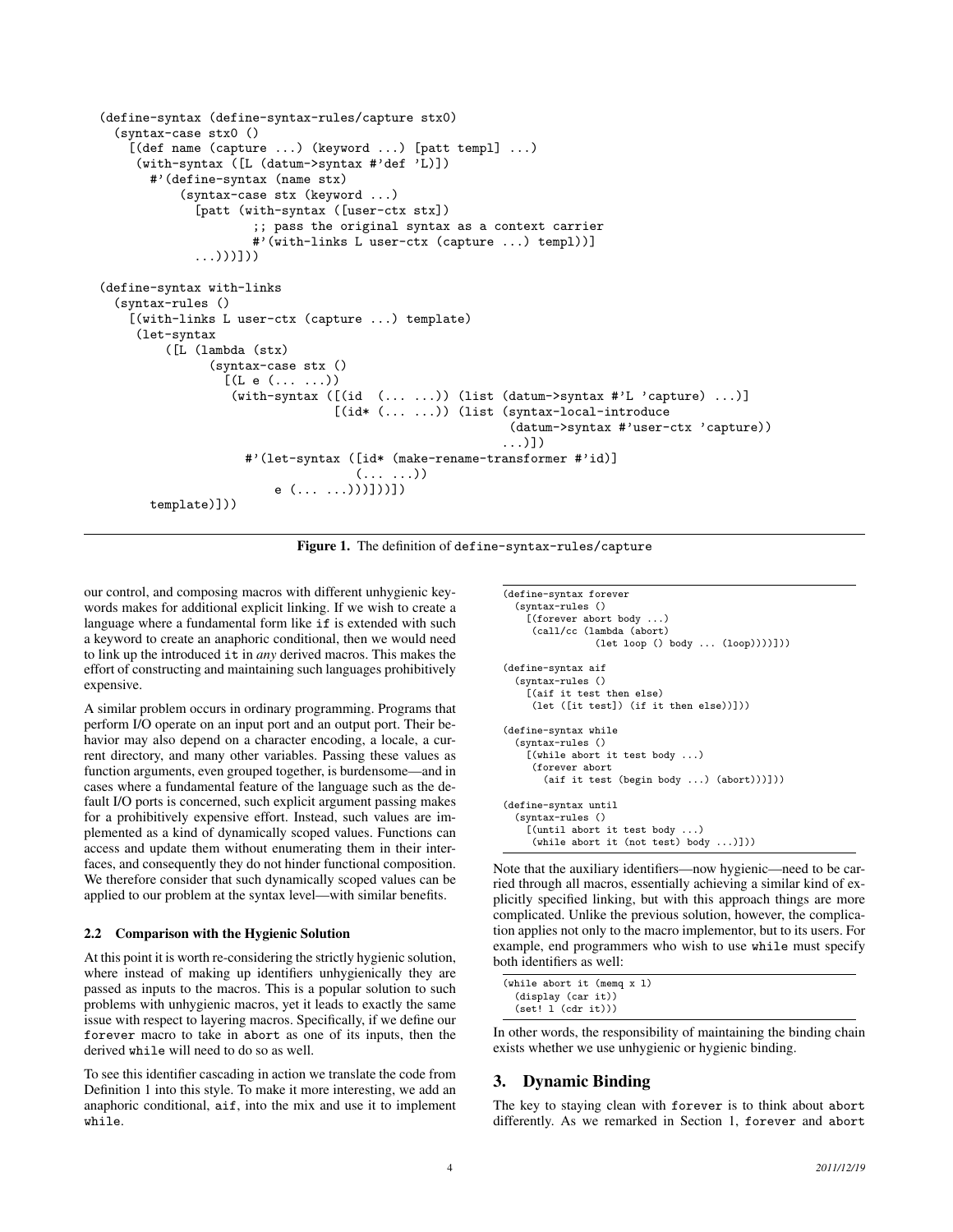go together like cond and else. Scheme has a single definition of the else auxiliary keyword. Similarly, instead of having every occurrence of forever introduce a new local abort variable, there should be a single definition of the abort auxiliary syntax, defined at the same level that forever is—usually as a module toplevel binding. The forever macro should "adjust" the meaning of abort within the context of the loop body, *without* introducing a new binding. In other words, abort becomes a kind of a metabinding, dynamically adjustable for macro expansion. Since no *new* binding is introduced, there is no need to break hygiene.

The concept of "adjusting the meaning of a binding" does not exist in all macro systems; it would be a new feature for some. This concept does have a known precedent for run-time bindings, however, in the form of *dynamic bindings*.

Before we proceed to discuss the application of dynamic bindings at the syntax level, we should consider existing mechanisms related to dynamic scoping.

#### 3.1 Dynamic Binding in the Runtime World

There are two common mechanisms to simulate dynamic bindings: one such mechanism is the fluid-let construct; another mechanism is based on parameter objects and the parameterize form.

The fluid-let simulation of dynamic scope mutates a set of bindings on entry to the body, and ensures (using dynamic-wind) that the old bindings are restored on exit from the body. For example, a thunk-based implementation of a loop that uses a dynamically scoped binding to abort the loop might be implemented as follows:

```
(define (abort)
  (error "abort must be used in a loop"))
(define (thunk-forever body-thunk)
  (call/cc
   (lambda (k)
     (fluid-let ([abort k])
       (let loop () (body-thunk) (loop))))))
(thunk-forever
 (lambda ()
   (let ([c (read-char)])
     (if (eof-object? c)
         (abort)
         (display (char-upcase c))))))
```
While fluid-let is properly simulating dynamic scope, it may lead to problems if used indiscriminately. For example, (fluid-let ([cons +]) ...) is unlikely to be a good idea. Indeed, Scheme dialects with a module system might prevent the assignment to cons, on the grounds that a random expression in some library should not be able to make such a global change. Even with such a restriction on changes to module-provided bindings, fluid-let is still too unrestricted in that there are still enough bindings for it to mutate, leading to broken code.

Using fluid-let makes the most sense when it adjusts identifiers that were defined with fluid-let in mind. For example, the above definition of abort is designed as an initially useless function, to be mutated into an abort continuation in the dynamic scope of a thunk-forever loop. If programmers are required to make this intent *explicit*, then dynamic binding can be implemented in a way that does not compromise all other bindings.

Along these lines, the other common approach for implementing dynamic bindings among Scheme systems is to provide a constructor for dynamic values and a way to adjust their value make-parameter and parameterize [Dybvig 2009b; Feeley 2003; Flatt and PLT 2010] or similar forms. Re-implementing the above thunk-forever using parameters, we get:

```
(define current-abort
  (make-parameter
   (lambda () (error "abort must be used in a loop"))))
(define (abort) ((current-abort)))
(define (thunk-forever body-thunk)
  (call/cc
   (lambda (k)
     (parameterize ([current-abort k])
       (let loop () (body-thunk) (loop))))))
```
The parameter acts as a function that fetches its value when applied. The parameterize form plays the role of fluid-let, but it works only on parameter values, created by make-parameter. In this example, abort retrieves the value of the current-abort parameter, $\frac{2}{3}$  and then applies this value to invoke the continuation it contains (or the default error function).

But abort serves another important role: it separates the right to *adjust* a parameter from the right to *access* its value. In this example, current-abort can be used to do both, but abort can only retrieve the value. We can put the above implementation in a module and provide only thunk-forever and abort out, making it impossible for the value of current-abort to be modified by any unknown code.

#### 3.2 Dynamic Binding at the Syntax Level

Back at the syntax level, we can try the analogy to fluid-let, suggesting a fluid-let-syntax form, as in Chez Scheme [Dybvig 2009a]:

```
(fluid-let-syntax ([id expression] ...)body \dots)
```
A fluid-let-syntax form is similar to let-syntax, but the transformers associated with existing  $ids$  are replaced with the new transformers while expanding body . That is, fluid-let-syntax does *not* introduce a new binding for each id .

The transformer adjustments for the  $i$ ds apply "dynamically" during the expansion of  $body$ ; that is, they apply not only to the  $ids$ that appear within the original fluid-let-syntax form, but also to any occurrences inserted by macros encountered during the expansion of body . Note that this form of "dynamic adjustments" happens at the meta-level of macro expansion—it should not be confused with dynamic scope in code.

Using fluid-let-syntax, our forever macro and its abort auxiliary can be implemented correctly as follows:

```
outside of a loop, 'abort' is always a syntax error
(define-syntax abort
 (syntax-rules ()))
(define-syntax forever
 (syntax-rules ()
   [(forever body ...)
    (call/cc (lambda (abort-k)
                (fluid-let-syntax
                    ([abort (syntax-rules () [(_) (abort-k)])])
                  (let loop () body ... (loop)))))]))
```
With this definition, the derived while and until forms can be defined as simple syntax-rules macros, they work as expected since they do not need to deal with propagating the abort binding.

Of course, a binding may be further adjusted by nested instances of fluid-let-syntax forms, so nested forever forms work as expected; and a binding may be shadowed by a local variable or

<sup>&</sup>lt;sup>2</sup> In Racket, we frequently name parameters with a current-prefix.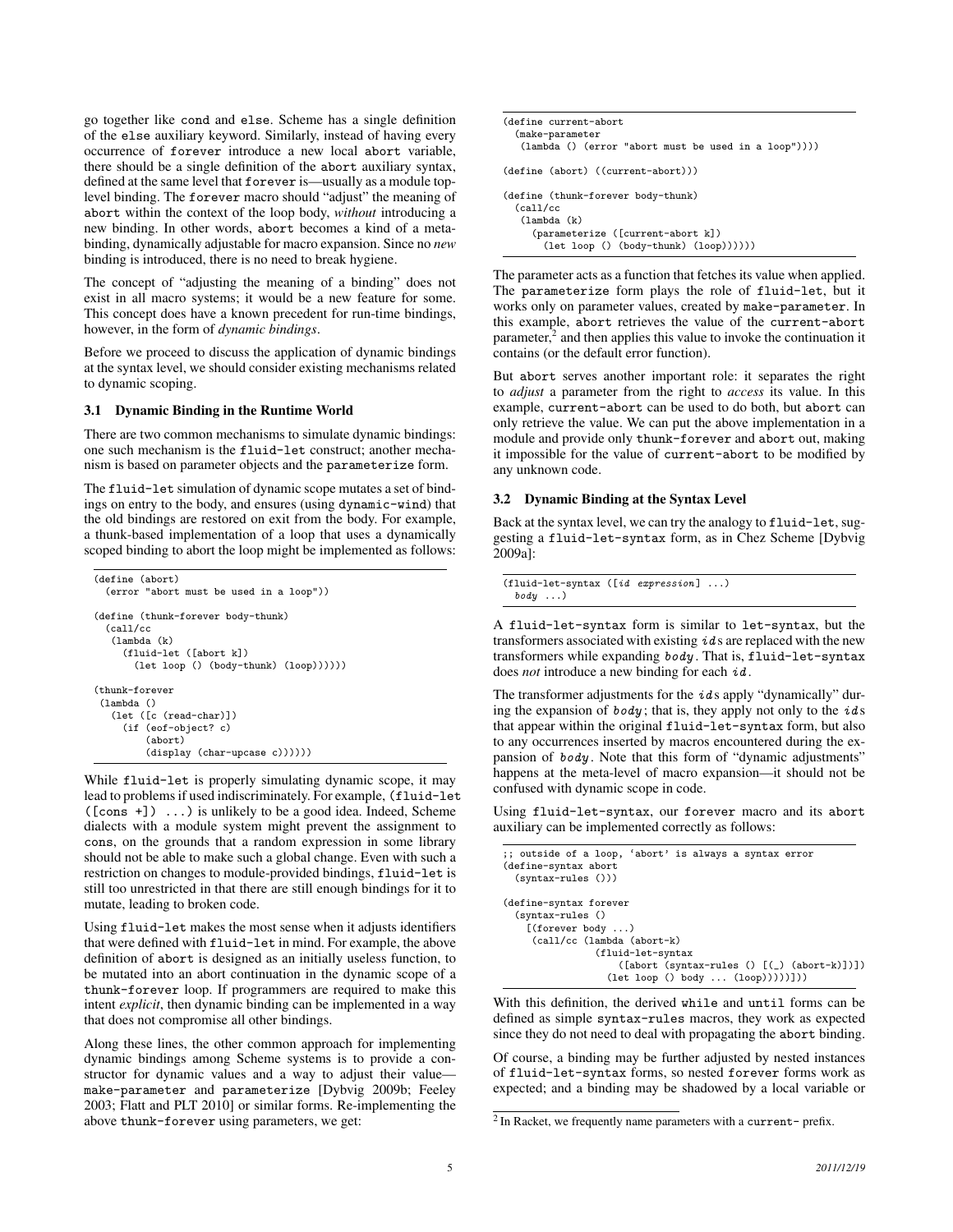syntax binding, so a local let-binding of abort inside a forever is a new binding, not the one that forever adjusts.

The problem with fluid-let-syntax is the same as the problem with fluid-let: indiscriminate use of fluid-let-syntax can expose the implementation details of a syntactic form that is defined elsewhere. In particular, imagine trying to predict the effect of using fluid-let-syntax on lambda; which syntactic forms expand to lambda, and which do not? Forms that expand to lambdas could get utterly broken, much like the damage that (fluid-let  $(\text{cons } +] )$  ...) can inflict.

The natural solution to this problem is the same as for dynamic runtime values: introduce a new construct, so that a programmer who writes such macros can control which identifiers can be adjusted dynamically. We therefore continue with a similar analogy that is based on parameters.

# 4. Syntax Parameters

Adding parameterize-like capability to the syntax layer requires two new forms: one for declarations of adjustable bindings, and another to adjust such bindings. In Racket, these two parts are define-syntax-parameter and syntax-parameterize:

```
(define-syntax-parameter id expression )
(syntax-parameterize ([id expression] ...)body \dots)
```
In both of these forms, the expression typically evaluates to a macro transformer, typically using syntax-case, but these forms are just as useful when used with simple syntax-rules macros.

A define-syntax-parameter form defines a macro, just like define-syntax. Indeed, if syntax-parameterize is never used, there is no difference between the two. Macro names defined using define-syntax-parameter, however, can be updated to use new transformers using syntax-parameterize.

The syntax-parameterize form is similar to fluid-let-syntax. Unlike fluid-let-syntax, each id in syntax-parameterize must refer to a syntax parameter defined in the environment where the syntax-parameterize occurs.

Using these two forms, the forever macro can be implemented as follows:

```
(define-syntax-parameter abort
  (syntax-rules ()))
(define-syntax forever
  (syntax-rules ()
    [(forever body ...)
     (call/cc (lambda (abort-k)
                (syntax-parameterize
                    ([abort (syntax-rules () [(_) (abort-k)])])
                  (let loop () body ... (loop)))))]))
```
Again, in Racket's case we can use other macro-producing expressions, such as (make-rename-transformer #'abort-k) which we have previously mentioned.

If only forever should be allowed to adjust the syntax parameter, then we can proceed in the same way we did with plain parameters: change the name of the above syntax parameter from abort to internal-abort. Then, forever can be exported from a library along with an abort macro that accesses the syntax parameter (by expanding to it) but *does not* grant an ability to update it:

| (define-syntax abort)        |  |
|------------------------------|--|
| (syntax-rules ()             |  |
| $((abort) (internal-abort))$ |  |

The revised forever macro composes correctly with other macros, in the sense that hygienic macros can reliably expand into forever expressions. For example, the while macro works as expected, allowing both uses of abort introduced by the macro and in the original body expressions. Furthermore, a macro that abstracts over uses of abort can be defined hygienically and possibly outside of the loop body where it is used.

Besides preserving hygiene, syntax parameters have an important additional advantage over implicit identifiers: the syntax parameter identifier has the same status as other identifiers. When using a module system, it can be prefixed, renamed, and excluded just like the forever form, if the module system provides such functionality. This is useful in multiple ways, for example, when identifiers are translated to a different language, or if we wish to create a context where while is available but abort is not.

#### 4.1 Implementation

Syntax parameters are not implemented directly in Racket's macro expander. Instead, they are built using other features of Racket and its macro system.

A use of define-syntax-parameter produces two syntax definitions. First, a fresh internal name is generated to represent the state of the syntax parameter; it is defined with the syntax parameter's initial value. Second, the syntax parameter name is defined as a syntax-parameter transformer containing the internal identifier. The syntax-parameter transformer is an *applicable structure* (a structure that can be used as an (expander) function); when the syntax parameter is used as a macro, it fetches the current value of the syntax parameter as described below and uses it to complete the macro transformation.

The current value of a syntax parameter is read and updated using syntax-local-get-shadower, a low-level function of the Racket macro system. Given a syntax parameter's internal name, internal , the function returns an identifier, shadower , capable of either referring to or shadowing the nearest enclosing binding that shadows internal . The syntax parameter's value can be read by accessing the *shadower*'s compile-time value (using Racket's syntax-local-value) or updated by creating a new let-syntax binding of shadower . Since shadower shadows internal , references to the syntax parameter within the scope of the new binding will find it as the nearest enclosing shadower of internal .

A more direct approach would be for syntax-parameterize to simply mutate compile-time state, or perhaps to use run-time parameters at compile time. The problem with this approach is that the side-effects are ephemeral; they are not preserved in expanded—or partly expanded—code. In particular, this interferes with Racket's use of partial expansion to implement definition contexts, both for standard forms such as lambda and macros such as class.

# 5. Other Uses

Although looping macros are a common example of unhygienic bindings, syntax parameters are more useful in larger, more sophisticated cases. A good example of such a case is the Racket class system.

Identifiers like this and super take on special meanings within Racket's class form. For example, this is automatically bound to the current instance object, just as in Java. To bring this into a method's scope, the class macro rewrites each method into a function with an additional first argument; syntax-parameterize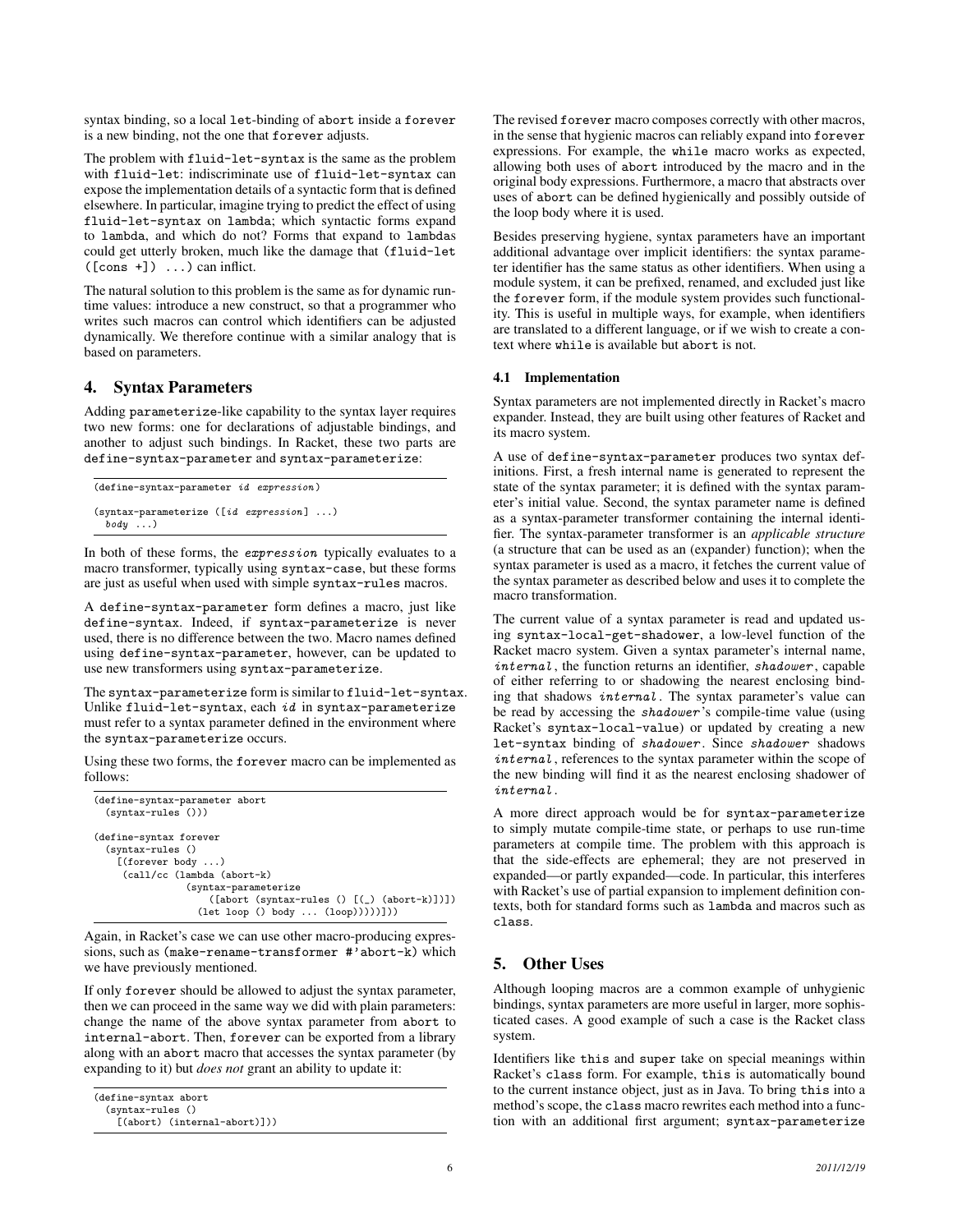connects the extra argument to this. That is, the conversion takes methods in the following form:

and rewrites them into the following:

```
(lambda (implicit-this-arg . formals)
  (syntax-parameterize
      ((this (make-identifier-transformer
               #'implicit-this-arg)))
    \mathtt{method-body} ...))
```
Since this is defined as a syntax parameter and exported from the class-system library along with class, modules can rename this on import, and macros can expand into uses of this. Meanwhile, attempting to use this outside of a class form, is a syntax error.

In the original class implementation, this was introduced unhygienically. Predictably, this unhygienic introduction created trouble for macros like mixin that expand into class. One partial improvement was to have a variant of class where the identifier for this is explicitly declared; macros like mixin could use that variant to introduce both the identifier and uses. However, mixin still had to do the unhygienic work of introducing the identifier (so that mixin methods could use it); furthermore, macros that expand into mixin needed a variant of mixin with an explicit binding. Aside from those problems, macros used within a class body could not generally introduce references to this, even unhygienically, since the name could be changed when specified explicitly. None of these problems occur now that this is based on syntax parameters.

There are many other uses of syntax parameters in the Racket code base, including: $3$ 

- The class system [Flatt et al. 2006] uses another syntax parameter internally to control whether a class form is expanded in "trace" mode [Eastlund and Felleisen 2009].
- The match library provides a syntax parameter called fail that can be used in a match clause to escape and try the next clause.
- In the define-struct form, struct-field-index converts field names to integer indexes for use with structure properties. For example, a structure instance can be made to act as a procedure or as a synchronizable event by specifying the field that implements the application or synchronization behavior.
- The contract system [Findler and Felleisen 2002] uses a syntax parameter to implement contract regions, which allow blame to be assigned at a finer granularity than modules [Strickland and Felleisen 2010].
- The contract system uses another syntax parameter internally to communicate information to nested contract forms.
- Utility macros for slideshow [Findler and Flatt 2004] use syntax parameters to manage implicit "pict" (slide element) combination functions and staging modes.
- In the lexer form [Owens et al. 2004], return-without-pos plays a role similar to abort for loop, and it is implemented as a syntax parameter.
- The syntax-parse [Culpepper and Felleisen 2010] form uses a syntax parameter internally to store its failure continuation.

Beyond Racket, syntax parameters have been adapted to a macro system for C-like syntax [Atkinson and Flatt 2011] to support implicit names such as this.

# 6. Macros are Still Hard

Syntax parameters are a great tool for solving the problem of macros that need to bind a known name. Unlike datum->syntax, they make a robust solution that is convenient enough to use when needed, and as a result they have become a common element of the Racket macro toolset. Indeed, when the common "how do I break hygiene when I need to?" question comes up on the Racket mailing lists, we can often reply with "you don't need to!".

However, syntax parameters are not *always* the answer to the question—there are certainly still cases where datum->syntax is needed. For example, the include macro is one that is fundamentally a tool for "near textual inclusion" of code in some lexical context, and as such it is intended to break hygiene in a datum->syntax style. A similar facility that intentionally breaks hygiene is the tangling process of a true literate programming tool [Flatt et al. 2009].

In addition, syntax parameters come with some subtleties that might puzzle macro writers. For example, programmers might expect the following two definitions to be equivalent:

| (define a (lambda () (abort)))<br>$(define-syntax a (syntax-rules () [(-) (abort)]))$ |  |  |  |  |
|---------------------------------------------------------------------------------------|--|--|--|--|
| However, they are actually different:                                                 |  |  |  |  |
| > (forever                                                                            |  |  |  |  |

```
(define a (lambda () (abort)))
    (forever (display "inner\n") (a))
    (display "outer\n")
    (abort))
inner
> (forever
    (define-syntax a (syntax-rules () [(_) (abort)]))
    (forever (display "inner\n") (a))
    (display "outer\n'')(abort))
inner
outer
```
This looks surprising at first sight, but on closer inspection, we can see that in the first example a is a thunk that holds a reference to the outer loop's abort, whereas in the second example it is a macro that expands to a use of abort—whatever the binding means in the context it appears in. Another way to see the difference is to consider what happens when the definition of a appears at the toplevel: in the first case we get a syntax error since we get the default "useless" binding of abort, but in the second we get a macro definition that abstracts over whatever break is—which is, in fact, a *desirable* feature (which was mentioned in Section 4).

For a related issue, prehaps less subtle, consider the following macro definition:

| (define-syntax ten-times                                              |  |
|-----------------------------------------------------------------------|--|
| (syntax-rules ()                                                      |  |
| $[$ ( body $\ldots$ )                                                 |  |
| (left loop ([n 10])                                                   |  |
| $(\text{when } (\ge n 0) \text{ body } \dots (\text{loop } (-n 1))))$ |  |
|                                                                       |  |

Given that we have a forever macro, it is reasonable to refactor the macro to use it:

```
(define-syntax ten-times
  (syntax-rules ()
     [(\quad \text{body} \dots)(let ([n 10])
          (forever body ...
                        (set! n (- n 1))
                        (\mathtt{when}\ (\mathtt{=}\ \mathtt{n}\ \mathtt{0})\ \mathtt{(abort))})\texttt{)}
```
However, this seemingly internal change to the implementation of ten-times can affect code that uses it—for example,

 $3$  It is worth nothing that some of these are used to communicate values in a way that is more similar to runtime parameters, rather than adjust bindings.